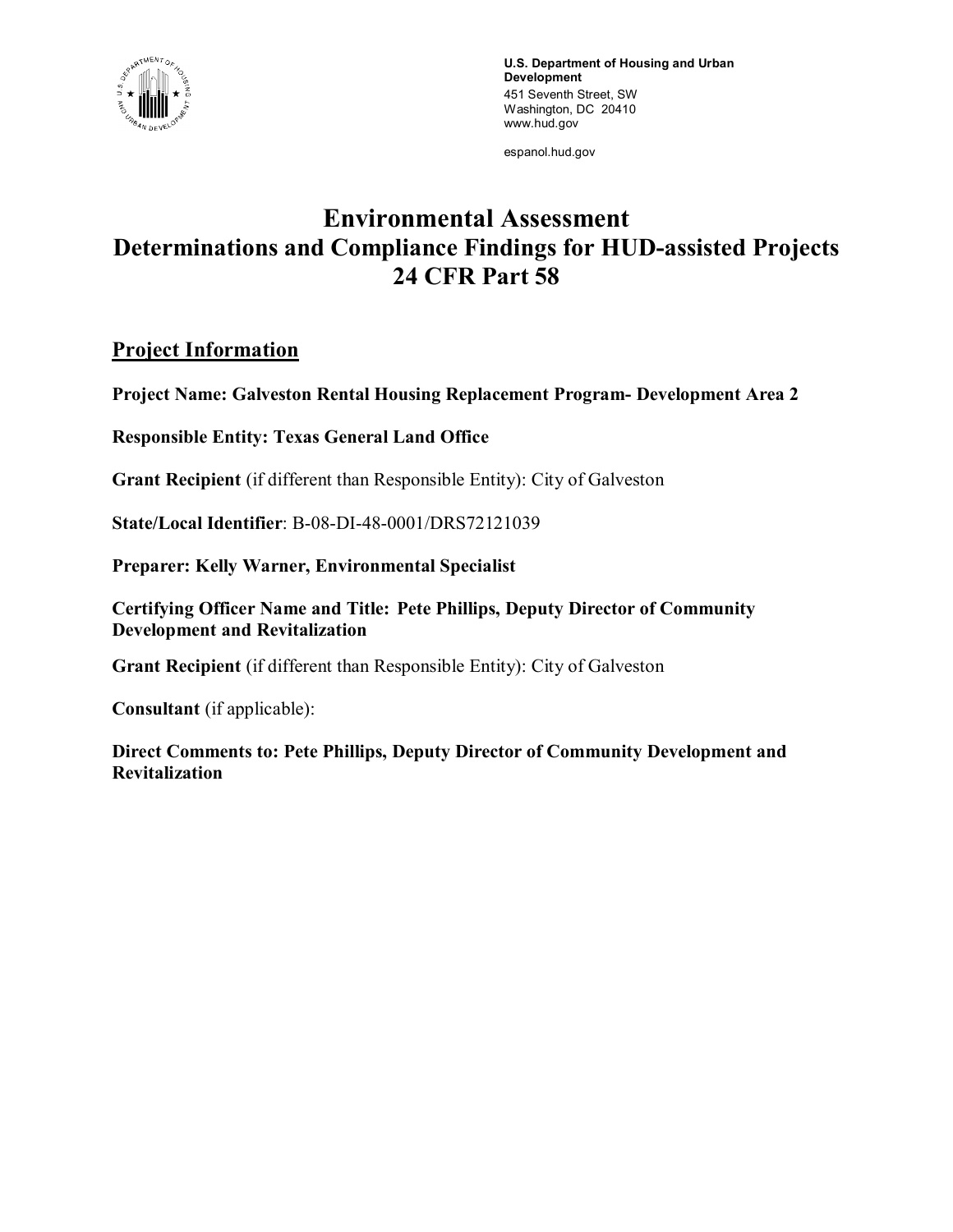**Project Location:** Development Area 2: Stewart Rd. and 73<sup>rd</sup> St Neighborhoods This area contains Census Tracts 7257, 7256 and 7258 in Galveston, Texas. This development area is bounded by 81<sup>St</sup> street to the west, Seawall Blvd to the south, 57<sup>th</sup> Street to the east, and Offatts Bayou to the north.

**Description of the Proposed Project** [24 CFR 50.12 & 58.32; 40 CFR 1508.25]**:** This project intends to replace rental housing stock that was lost during Hurricane Ike in 2008. A study done in July 2014 identified areas called "Housing Opportunity Zones" that would affirmatively further fair housing and be strong candidates as the focus for the replacement housing.

This project will consist of new, reconstructed, or rehabilitated single-family homes, duplexes, tri-plexes, and four-plexes that will be available to low to moderate income individuals. A tiered review is being performed as an environmental assessment and once individual properties are identified, a site-specific review will be performed for each property/project.

#### **Statement of Purpose and Need for the Proposal** [40 CFR 1508.9(b)]:

Rental housing was damaged during Hurricane Ike leaving many working families with nowhere to go after the storm. By adding additional rental units to Galveston island, people will be able to return to the island and live in close proximity to their jobs.

#### **Existing Conditions and Trends** [24 CFR 58.40(a)]:

Hurricane Ike damaged 75% of the island's structures. The road to recovery has been slow, but promising because newly installed infrastructure has been hardened against future flood events.

Water Improvements: The City of Galveston's 30<sup>th</sup> Street pump station provides water to about half of the island's residents. The state of the art facility replaced the pump station that flooded during Hurricane Ike and had been operational since 1903. The new pump station includes a higher barrier wall that will help to prevent flooding in future events. It is also equipped with generators and automatic switches that will allow it to continue to function. Other water projects on the island include: new water lines, replacing old water lines, repairing/replacing fire hydrants, and installing valves and water sampling stations.

Wastewater Improvements: The City constructed a new Main Wastewater Treatment Plant that is a state of the art, elevated facility that is designed to withstand future storms. Smaller projects like installation of elevated generators at Lift Stations on the island also ensure the continuous operation of the stations and uninterrupted sewage treatment in the event of another major storm.

Road improvements: Reconstruction of existing roadways is occurring all across the city of Galveston. These improvements will return many streets to their original width, including furnishing and installing sub-grade, concrete surface, curb, sidewalks, driveways, wheelchair ramps, lighting, fire hydrants, modify existing signals, remove and replace the existing water, sewer, and storm infrastructure, and provide other associated appurtenances. Projects like these will restore and ensure function of the roads on the island for primary use and emergency vehicle use.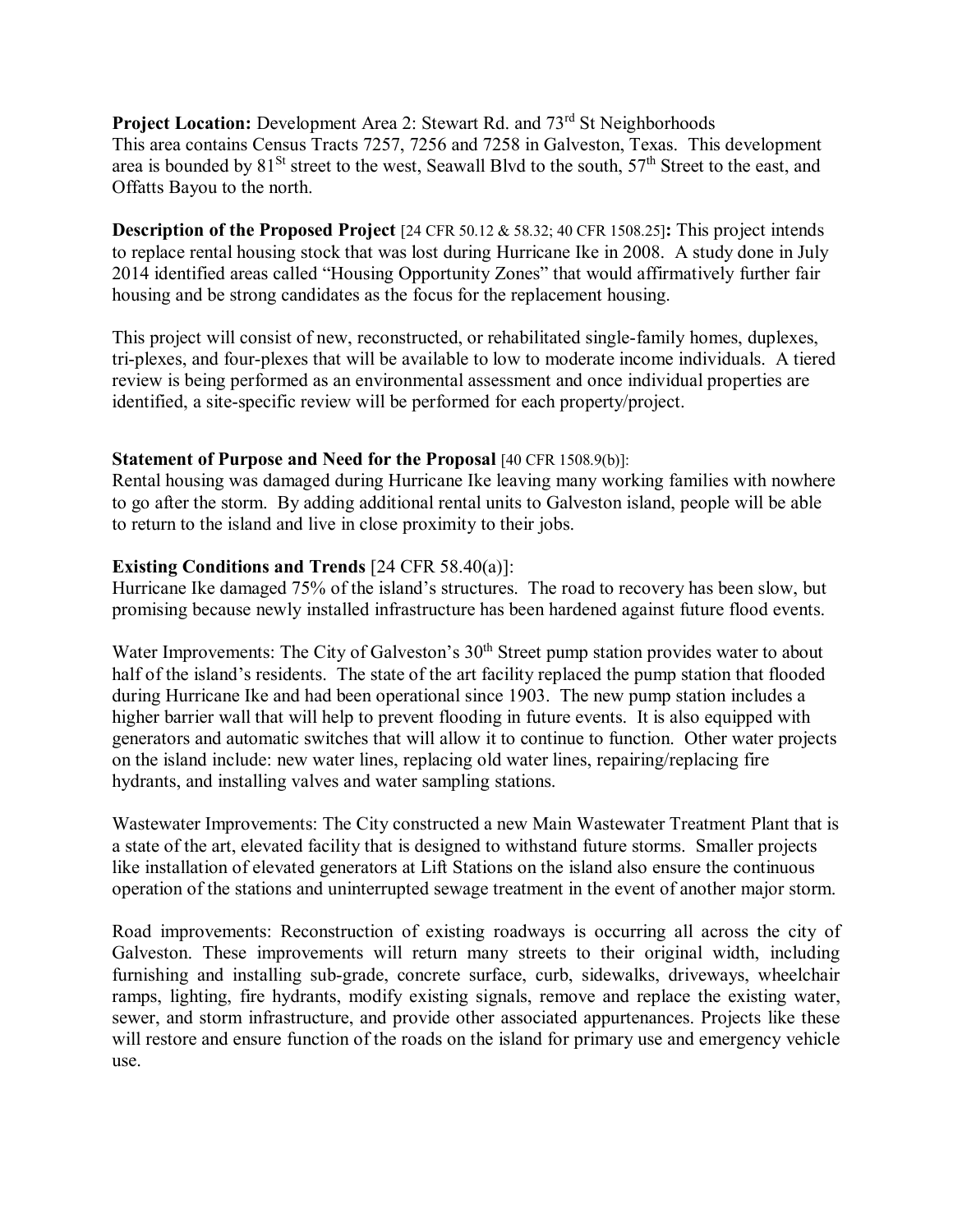## **Funding Information**

| <b>Grant Number</b> | <b>HUD</b> Program | <b>Funding Amount</b> |
|---------------------|--------------------|-----------------------|
| B-08-DI-48-0001     | CDBG-DR            | \$15,174,925          |
|                     |                    |                       |

#### **Estimated Total HUD Funded Amount: \$15,174,925**

**Estimated Total Project Cost** (HUD and non-HUD funds) [24 CFR 58.32(d)]**: \$15,174,925 This estimate includes the costs for state administration, project delivery, developer's acquisition costs, and construction.**

## **Compliance with 24 CFR 50.4, 58.5, and 58.6 Laws and Authorities**

Record below the compliance or conformance determinations for each statute, executive order, or regulation. Provide credible, traceable, and supportive source documentation for each authority. Where applicable, complete the necessary reviews or consultations and obtain or note applicable permits of approvals. Clearly note citations, dates/names/titles of contacts, and page references. Attach additional documentation as appropriate.

| <b>Compliance Factors:</b><br>Statutes, Executive Orders,<br>and Regulations listed at 24<br>CFR §58.5 and §58.6 | Are formal<br>compliance<br>steps or<br>mitigation<br>required? | Compliance determinations                                                                                                                                                                                                                                                                                                                                                                                                                                                                                                                                                                                                                 |
|------------------------------------------------------------------------------------------------------------------|-----------------------------------------------------------------|-------------------------------------------------------------------------------------------------------------------------------------------------------------------------------------------------------------------------------------------------------------------------------------------------------------------------------------------------------------------------------------------------------------------------------------------------------------------------------------------------------------------------------------------------------------------------------------------------------------------------------------------|
| and 58.6                                                                                                         |                                                                 | STATUTES, EXECUTIVE ORDERS, AND REGULATIONS LISTED AT 24 CFR 50.4                                                                                                                                                                                                                                                                                                                                                                                                                                                                                                                                                                         |
| <b>Airport Hazards</b><br>24 CFR Part 51 Subpart D                                                               | N <sub>0</sub><br><b>Yes</b><br>$\boxtimes$                     | Although the boundary of census tract 7257<br>is within 2500 feet of a civilian airport,<br>(Scholes International Airport) the census<br>tract is zoned residential and not within the<br>runway clear zone. Additionally, there are<br>currently no plans to expand the airport "in<br>the next 10 years, if ever" per Mr. Mike<br>Shahan, Airport Director and if the airport<br>were to expand, the census tract would not<br>be within the runway clear zone. There are<br>no military airports within 15,000 feet.<br>See Attachment A, Airport Hazards<br>(GRHRP Mapping Application accessed<br>10/4/2016, NPIAS Map, Air-Nav.com |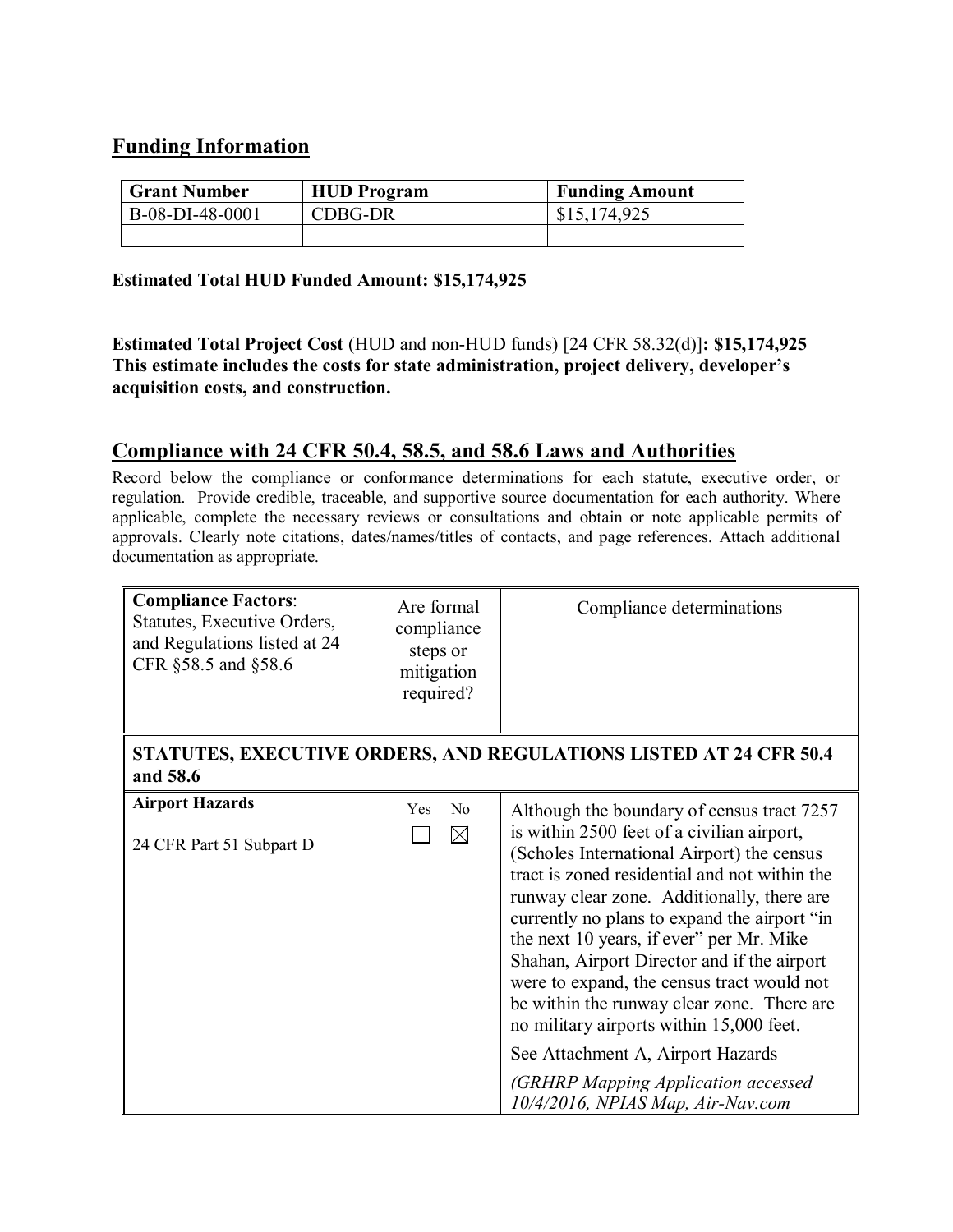|                                                                                                                                                                 |                    |                               | accessed 10/4/2016, Scholes Airport Layout<br>Plan, Email from Mike Shahan dated<br>10/6/2016, HUD Airport Worksheet)                                                                                                                                                                                                                                                                                                                                                                                                                                                                                                                                                                                                                                                                                     |
|-----------------------------------------------------------------------------------------------------------------------------------------------------------------|--------------------|-------------------------------|-----------------------------------------------------------------------------------------------------------------------------------------------------------------------------------------------------------------------------------------------------------------------------------------------------------------------------------------------------------------------------------------------------------------------------------------------------------------------------------------------------------------------------------------------------------------------------------------------------------------------------------------------------------------------------------------------------------------------------------------------------------------------------------------------------------|
| <b>Coastal Barrier Resources</b><br>Coastal Barrier Resources Act, as<br>amended by the Coastal Barrier<br>Improvement Act of 1990 [16<br><b>USC 3501]</b>      | Yes                | N <sub>o</sub><br>$\boxtimes$ | Development Area 2 is not in a coastal<br>barrier resource unit. The closest unit, TX-<br>05P, is over 7 miles away. There is no<br>impact anticipated to Coastal Barrier<br>Resources.<br>See Attachment B, Coastal Barrier<br>Resources                                                                                                                                                                                                                                                                                                                                                                                                                                                                                                                                                                 |
|                                                                                                                                                                 |                    |                               | (USFWS Coastal Barrier Resource System<br>Mapper accessed 10/4/2016)                                                                                                                                                                                                                                                                                                                                                                                                                                                                                                                                                                                                                                                                                                                                      |
| <b>Flood Insurance</b><br>Flood Disaster Protection Act of<br>1973 and National Flood<br>Insurance Reform Act of 1994<br>[42 USC 4001-4128 and 42 USC<br>5154a] | Yes<br>$\boxtimes$ | No<br>$\mathbf{I}$            | Most of development area 2 is located in<br>Zone AE and partially in Zone AO and can<br>be found on Preliminary Flood Map<br>(DFIRM) Panel Nos. 48167C0438G (Zone<br>AE) and 48167C0439G (Zones AE and AO).<br>The City of Galveston participates in the<br>NFIP and each property owner will be<br>required to maintain flood insurance.                                                                                                                                                                                                                                                                                                                                                                                                                                                                 |
|                                                                                                                                                                 |                    |                               | See Attachment C, Flood Insurance and<br>Floodplain Management                                                                                                                                                                                                                                                                                                                                                                                                                                                                                                                                                                                                                                                                                                                                            |
|                                                                                                                                                                 |                    |                               | (FEMA RiskMap6 mapping tool accessed<br>10/7/2016, NFIP List)                                                                                                                                                                                                                                                                                                                                                                                                                                                                                                                                                                                                                                                                                                                                             |
| & 58.5                                                                                                                                                          |                    |                               | STATUTES, EXECUTIVE ORDERS, AND REGULATIONS LISTED AT 24 CFR 50.4                                                                                                                                                                                                                                                                                                                                                                                                                                                                                                                                                                                                                                                                                                                                         |
| <b>Clean Air</b><br>Clean Air Act, as amended,<br>particularly section 176(c) & (d);<br>40 CFR Parts 6, 51, 93                                                  | Yes                | N <sub>o</sub><br>$\boxtimes$ | The project proposes to rehabilitate and<br>reconstruct existing buildings in Galveston<br>County. Galveston County is in a marginal<br>8-hr Nonattainment Area (1997 and 2008 8-<br>hr standard); however, the project is not<br>expected to exceed any of the <i>de minimis or</i><br><i>threshold</i> emissions levels of non-attainment<br>and maintenance level pollutants or exceed<br>the screening levels established by the state<br>or air quality management district. Standard<br>dust mitigation techniques will be utilized<br>during construction to control dust. This will<br>include wet suppression of dust for any<br>exterior demolition work and any earth<br>movement. For interior demolition, units<br>will have proper dust mitigation in place to<br>limit dust from escaping. |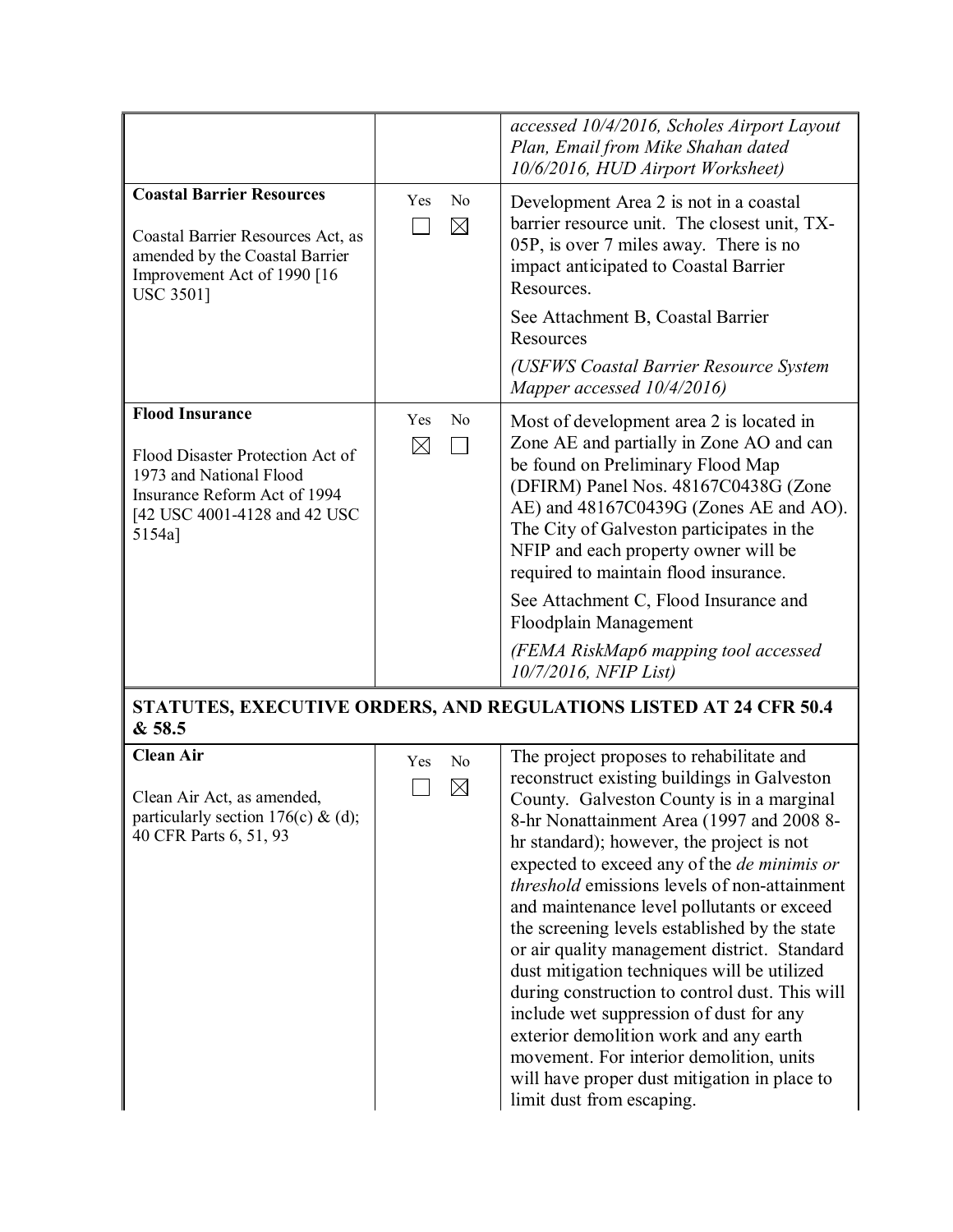|                                                                                           |                          | See Attachment D, Clean Air<br>(TCEQ Nonattainment Area Map<br>https://www.tceq.texas.gov/assets/public/per<br>mitting/air/factsheets/factsheets-psd-na-<br>maparea.pdf, TCEQ Houston-Galveston-<br>Brazoria: Current Attainment Status<br>https://www.tceq.texas.gov/airquality/sip/hg<br>$b/hgb-status$ (accessed 10/11/2016) and<br><b>HUD Air Quality Worksheet)</b>                                                                                                                                                                                                                     |
|-------------------------------------------------------------------------------------------|--------------------------|----------------------------------------------------------------------------------------------------------------------------------------------------------------------------------------------------------------------------------------------------------------------------------------------------------------------------------------------------------------------------------------------------------------------------------------------------------------------------------------------------------------------------------------------------------------------------------------------|
| <b>Coastal Zone Management</b><br>Coastal Zone Management Act,<br>sections $307(c)$ & (d) | No<br>Yes<br>$\boxtimes$ | The project is located in Galveston County<br>which is located in a coastal management<br>zone. Each project will be submitted to the<br>Texas General Land Office, Coastal<br>Management Office for coordination once<br>all individual properties are identified,<br>during the site-specific review.<br>See Attachment E, Coastal Zone<br>Management<br>(Texas General Land Office "The Coastal<br>Zone" Map<br>http://www.glo.texas.gov/coast/coastal-<br>management/forms/files/CoastalBoundaryM<br>ap.pdf; Email from Coastal Zone<br>Management Program, GLO dated<br>10/11/2016      |
| <b>Contamination and Toxic</b><br><b>Substances</b><br>24 CFR Part 50.3(i) & 58.5(i)(2)   | Yes<br>N <sub>o</sub>    | This item will be addressed in the site-<br>specific review, once all properties have<br>been identified. A broad level Phase I<br>environmental site assessment has been<br>completed for the development area.<br>Each property will be examined at the site-<br>specific level to determine if mitigation for<br>lead and/or asbestos is necessary. If so,<br>appropriate abatement and disposal<br>according to local, state, and federal<br>requirements will occur.<br>See Appendix 1, Phase I ESA Report<br>(Phase I ESA Report dated December 2016,<br>Berg-Oliver Associates, Inc.) |
| <b>Endangered Species</b>                                                                 | No<br>Yes<br>$\boxtimes$ | According to the USFWS and TPWD, there<br>are no critical habitats within the project<br>area. Species lists were reviewed for                                                                                                                                                                                                                                                                                                                                                                                                                                                               |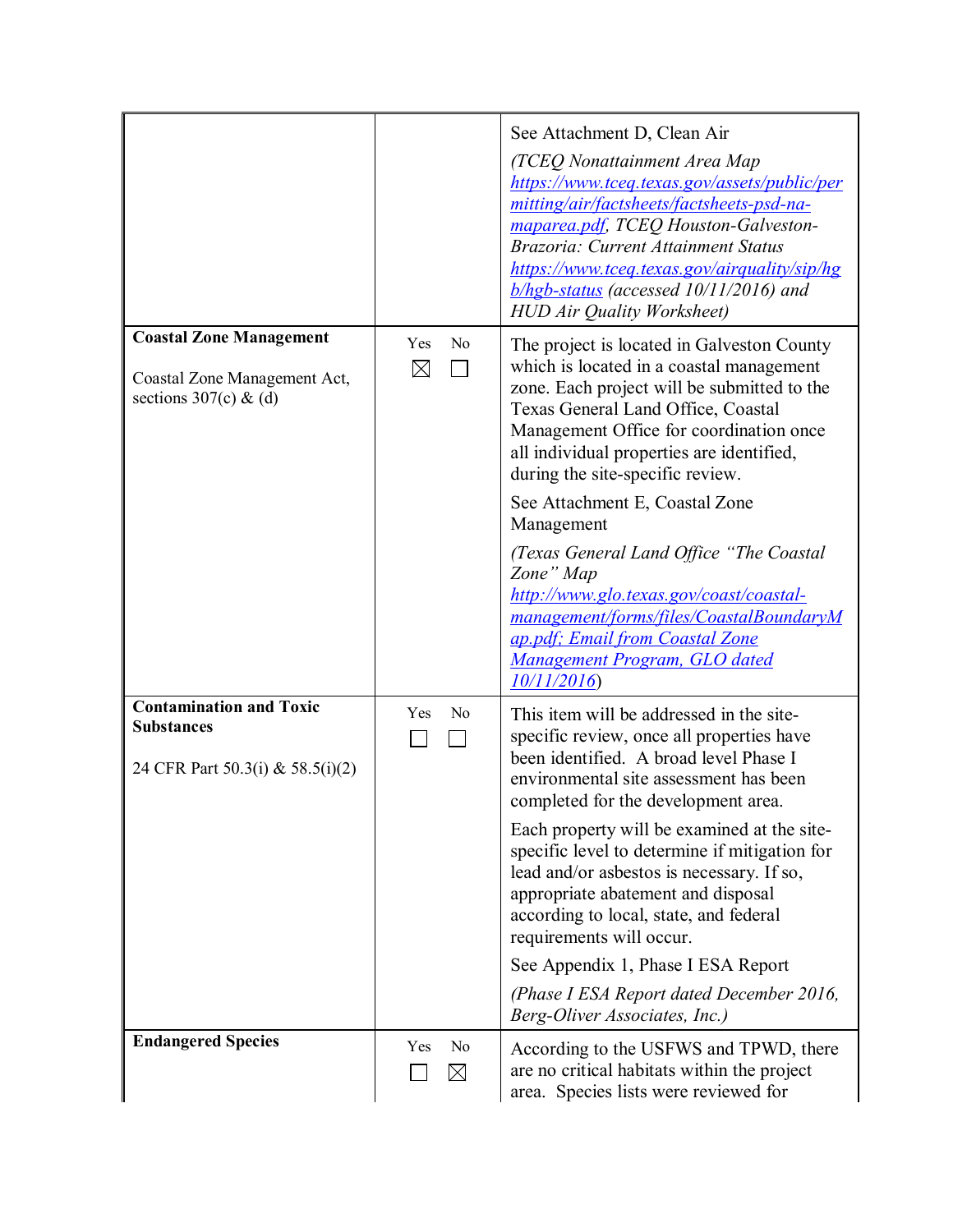| Endangered Species Act of 1973,<br>particularly section 7; 50 CFR<br>Part 402                                                          |                                      | potential habitat within the development<br>area. The development area is zoned for<br>residential use and will be in previously<br>disturbed urban areas. There will be no<br>effect on threatened or endangered species.<br>See Attachment F, Endangered Species                                                                                                                                                                                              |
|----------------------------------------------------------------------------------------------------------------------------------------|--------------------------------------|-----------------------------------------------------------------------------------------------------------------------------------------------------------------------------------------------------------------------------------------------------------------------------------------------------------------------------------------------------------------------------------------------------------------------------------------------------------------|
|                                                                                                                                        |                                      | (USFWS iPaC Report generated 10/19/2016,<br>TPWD list of Rare, Threatened, and<br><b>Endangered Species of Texas, Effect</b><br>Determination Memo)                                                                                                                                                                                                                                                                                                             |
| <b>Explosive and Flammable</b><br><b>Hazards</b><br>24 CFR Part 51 Subpart C                                                           | Yes<br>No                            | Preliminary research was conducted due to<br>the number of storage tanks and oil<br>refineries in the area. Documentation was<br>requested from the TCEQ on the number and<br>size of the tanks. TCEQ supplied a list of<br>tanks and preliminary calculations were<br>performed from the information provided.<br>This item will be addressed in the site-<br>specific review, once all properties have<br>been identified.<br>See Attachment G, Explosive and |
|                                                                                                                                        |                                      | Flammable Hazards<br>(Table provided by TCEQ, ASD Calculations                                                                                                                                                                                                                                                                                                                                                                                                  |
| <b>Farmlands Protection</b><br>Farmland Protection Policy Act<br>of 1981, particularly sections<br>1504(b) and 1541; 7 CFR Part<br>658 | Yes<br>No<br>$\boxtimes$             | per HUD ASD tool, Maps with ASD)<br>All reconstruction and rehabilitation projects<br>are located in a developed, urban area where<br>there is no prime farmland. According to the<br>NRCS Web Soil Survey, the development<br>area is currently designated as urban use<br>land. Therefore, the project sites will not<br>have an adverse impact.<br>See Attachment H, Farmlands Protection<br>(NRCS Web Soil Survey dated 10/19/2016)                         |
| <b>Floodplain Management</b><br>Executive Order 11988,<br>particularly section $2(a)$ ; 24 CFR<br>Part 55                              | Yes<br>N <sub>0</sub><br>$\boxtimes$ | Most of development area 2 is located in<br>Zone AE and partially in Zone AO which<br>can be found on Preliminary Flood Map<br>(DFIRM) Panel Nos. 48167C0438G and<br>48167C0439G. The 8-Step Process as<br>outlined in 24 CFR Part 50.22 was<br>completed to document that there are no<br>practicable alternatives to developing in the<br>floodplain. The project plans will include<br>mitigation measures to include examining                              |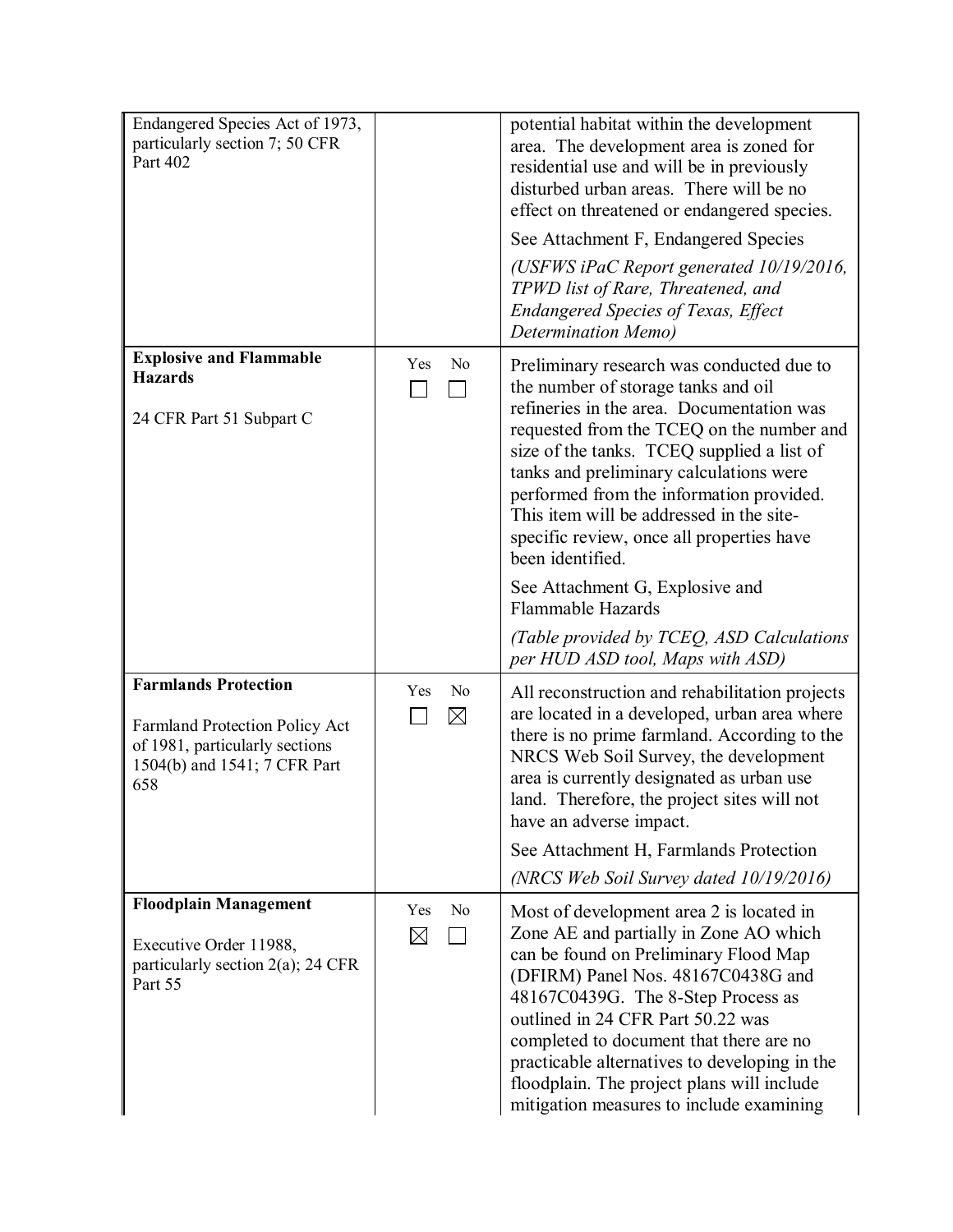|                                                                                                                                      |                                                | each project at the site-specific level to<br>require all reconstruction projects to be<br>constructed with the first livable floor at<br>least 2 feet above base flood elevation. Each<br>property identified for the project will be<br>examined at the site-specific level to<br>determine base flood elevation and<br>appropriate mitigation for that site.<br>Additionally, each property owner will be<br>required to maintain flood insurance.<br>See Attachment C, Flood Insurance and<br>Floodplain Management<br>(RiskMap6 preliminary flood maps, 8-step)<br>process, Early Floodplain Notice published<br>11/3/2016, Final Floodplain Notice<br>published 11/25/2016, Email Notices to<br><b>Interested Parties</b> )                                                                                                                                                                                                                                                                                                                                                                                                                                                                                                    |
|--------------------------------------------------------------------------------------------------------------------------------------|------------------------------------------------|--------------------------------------------------------------------------------------------------------------------------------------------------------------------------------------------------------------------------------------------------------------------------------------------------------------------------------------------------------------------------------------------------------------------------------------------------------------------------------------------------------------------------------------------------------------------------------------------------------------------------------------------------------------------------------------------------------------------------------------------------------------------------------------------------------------------------------------------------------------------------------------------------------------------------------------------------------------------------------------------------------------------------------------------------------------------------------------------------------------------------------------------------------------------------------------------------------------------------------------|
| <b>Historic Preservation</b><br>National Historic Preservation<br>Act of 1966, particularly sections<br>106 and 110; 36 CFR Part 800 | Yes<br>N <sub>o</sub><br>$\boxtimes$<br>$\sim$ | If a home is 45 years old, or older, or<br>constructed in a historic district, the<br>individual project will be submitted to the<br>Texas Historical Commission for review in<br>accordance with Section 106 of the National<br>Historic Preservation Act of 1966, during the<br>site-specific review.<br>Consultation with the following tribes was<br>completed as a part of the broad review:<br>Apache Tribe of Oklahoma, Comanche<br>Nation, Oklahoma; Coushatta Tribe of<br>Louisiana; Alabama-Quassarte Tribal Town;<br>Tonkawa Tribe of Indians of Oklahoma;<br>Wichita and Affiliated Tribes (Wichita,<br>Keechi, Waco & Tawakonie), Oklahoma;<br>and Alabama-Coushatta Tribe of Texas (see<br>attached letters dated 10/13/2016 in<br>Attachment H). A response letter was<br>received, dated 11/10/2016, from the<br>Alabama-Coushatta Tribe of Texas that<br>concluded "no immediately known impacts<br>to cultural assets of the Alabama-Coushatta<br>Tribe of Texas are anticipated in conjunction<br>with this proposal". A response was also<br>received from the Tonkawa Tribe of<br>Oklahoma, dated November 28, 2016, that<br>stated, "The Tonkawa Tribe has no<br>specifically designated historical, religious |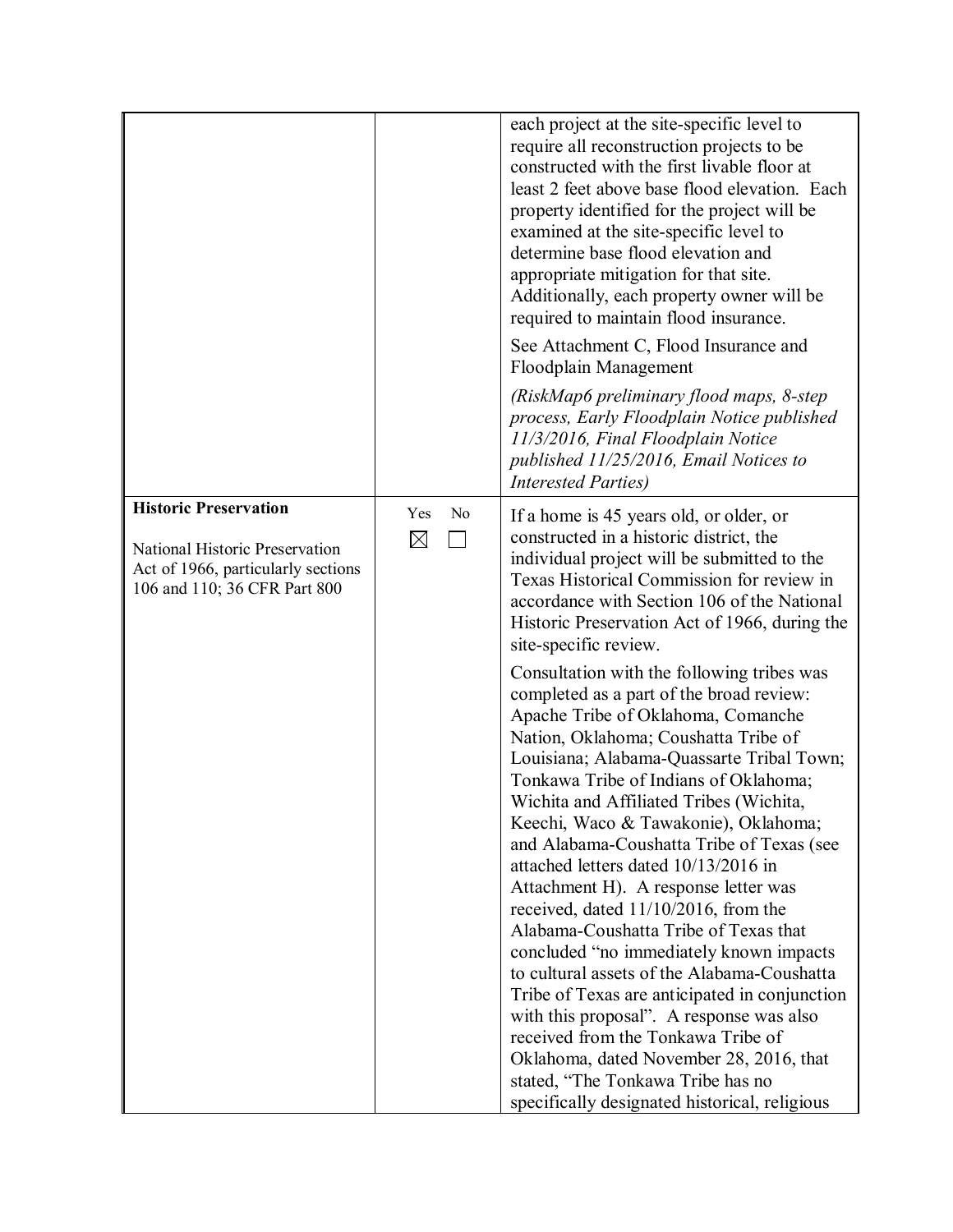|                                                                                                                                                     |                                      | and/or cultural significance in the Proposed<br>Project Area". Finally, a letter was received<br>from the Comanche Nation, dated December<br>19, 2016, that stated "No Properties" were<br>identified within our project area. In the<br>event of the inadvertent discovery of<br>archeological artifacts and/or human<br>remains, activity in proximity to the location<br>must cease and appropriate authorities, will<br>be notified for additional consultations.<br>See Attachment I, Historic Preservation<br>(TDAT listing accessed 10/11/2016, letters<br>to each tribe; Response letters from the<br>Alabama-Coushatta Tribe of Texas dated<br>11/10/2016, Comanche Nation dated<br>12/19/2016, and Tonkawa Tribe of<br>Oklahoma dated 11/28/16) |
|-----------------------------------------------------------------------------------------------------------------------------------------------------|--------------------------------------|-----------------------------------------------------------------------------------------------------------------------------------------------------------------------------------------------------------------------------------------------------------------------------------------------------------------------------------------------------------------------------------------------------------------------------------------------------------------------------------------------------------------------------------------------------------------------------------------------------------------------------------------------------------------------------------------------------------------------------------------------------------|
| <b>Noise Abatement and Control</b><br>Noise Control Act of 1972, as<br>amended by the Quiet<br>Communities Act of 1978; 24<br>CFR Part 51 Subpart B | Yes<br>N <sub>o</sub>                | This item will be assessed as part of each<br>site-specific review once property addresses<br>are identified. Noise mitigation will be<br>performed to bring the internal noise level to<br>a maximum of 45dB.                                                                                                                                                                                                                                                                                                                                                                                                                                                                                                                                            |
| <b>Sole Source Aquifers</b><br>Safe Drinking Water Act of 1974,<br>as amended, particularly section<br>1424(e); 40 CFR Part 149                     | N <sub>o</sub><br>Yes<br>$\boxtimes$ | The project is not in close proximity to a<br>sole source aquifer. The project location is<br>over 69 miles from the closest sole source<br>aquifer.<br>See Attachment J, Sole Source Aquifers                                                                                                                                                                                                                                                                                                                                                                                                                                                                                                                                                            |
| <b>Wetlands Protection</b>                                                                                                                          | Yes<br>N <sub>0</sub>                | (NEPAssist Map accessed 10/19/2016)<br>According to the USFWS wetlands mapper,                                                                                                                                                                                                                                                                                                                                                                                                                                                                                                                                                                                                                                                                            |
| Executive Order 11990,<br>particularly sections 2 and 5                                                                                             | $\boxtimes$                          | there are a few wetland areas within<br>development area 2. While development of<br>wetlands is not proposed for the project,<br>each site will be examined at the site specific<br>level to determine if best management<br>practices should be utilized to protect<br>adjacent wetlands.                                                                                                                                                                                                                                                                                                                                                                                                                                                                |
|                                                                                                                                                     |                                      | See Attachment K, Wetlands Protection                                                                                                                                                                                                                                                                                                                                                                                                                                                                                                                                                                                                                                                                                                                     |
|                                                                                                                                                     |                                      | (USFWS National Wetlands Inventory<br>Mapper accessed 10/19/2016)                                                                                                                                                                                                                                                                                                                                                                                                                                                                                                                                                                                                                                                                                         |
| <b>Wild and Scenic Rivers</b>                                                                                                                       | No<br>Yes<br>$\boxtimes$             | The project is over 416 miles away from the<br>closest wild and scenic river. Additionally,                                                                                                                                                                                                                                                                                                                                                                                                                                                                                                                                                                                                                                                               |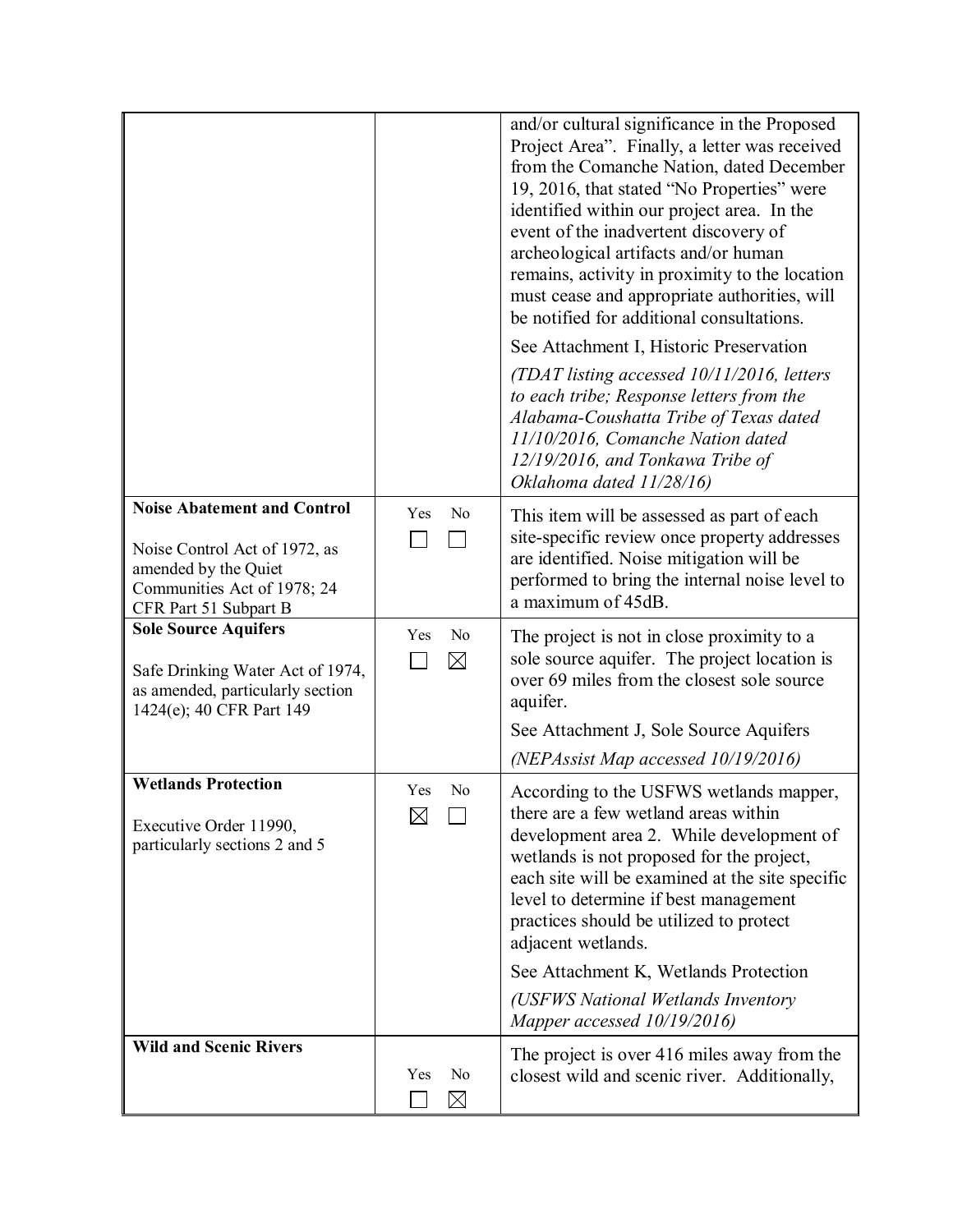| Wild and Scenic Rivers Act of<br>1968, particularly section 7(b)<br>and $(c)$ |                       | none of the inventory river segments are in<br>Galveston County.<br>See Attachment L, Wild and Scenic Rivers<br>(NEPAssist Map accessed $10/19/2016$ and<br>National Parks Service Inventory Rivers List<br>https://www.nps.gov/ncrc/programs/rtca/nri/<br>states/tx.html accessed 10/19/2016)                                                                                                                                                                                                                                                                                                                                                                                                                |
|-------------------------------------------------------------------------------|-----------------------|---------------------------------------------------------------------------------------------------------------------------------------------------------------------------------------------------------------------------------------------------------------------------------------------------------------------------------------------------------------------------------------------------------------------------------------------------------------------------------------------------------------------------------------------------------------------------------------------------------------------------------------------------------------------------------------------------------------|
| <b>ENVIRONMENTAL JUSTICE</b>                                                  |                       |                                                                                                                                                                                                                                                                                                                                                                                                                                                                                                                                                                                                                                                                                                               |
| <b>Environmental Justice</b><br><b>Executive Order 12898</b>                  | N <sub>0</sub><br>Yes | The nature of the project is to provide relief<br>for low to moderate income persons by<br>replacing rental units that were damaged or<br>destroyed during Hurricane Ike.<br>Environmental Justice will be examined at<br>the site-specific level for each property once<br>addresses are identified to ensure there are<br>no adverse environmental impacts including<br>noise, flood, and contamination and toxic<br>substances, on these target areas. By<br>addressing any potential issues through<br>mitigation, the projects are not expected to<br>result in disproportionately adverse<br>environmental effects on minority or low<br>income populations.<br>See Attachment M, Environmental Justice |
|                                                                               |                       | (EJScreen Report Accessed 10/20/2016)                                                                                                                                                                                                                                                                                                                                                                                                                                                                                                                                                                                                                                                                         |

**Environmental Assessment Factors** [24 CFR 58.40; Ref. 40 CFR 1508.8 &1508.27] Recorded below is the qualitative and quantitative significance of the effects of the proposal on the character, features and resources of the project area. Each factor has been evaluated and documented, as appropriate and in proportion to its relevance to the proposed action. Verifiable source documentation has been provided and described in support of each determination, as appropriate. Credible, traceable and supportive source documentation for each authority has been provided. Where applicable, the necessary reviews or consultations have been completed and applicable permits of approvals have been obtained or noted. Citations, dates/names/titles of contacts, and page references are clear. Additional documentation is attached, as appropriate. **All conditions, attenuation or mitigation measures have been clearly identified.**

**Impact Codes**: Use an impact code from the following list to make the determination of impact for each factor.

- **(1)** Minor beneficial impact
- **(2)** No impact anticipated
- **(3)** Minor Adverse Impact May require mitigation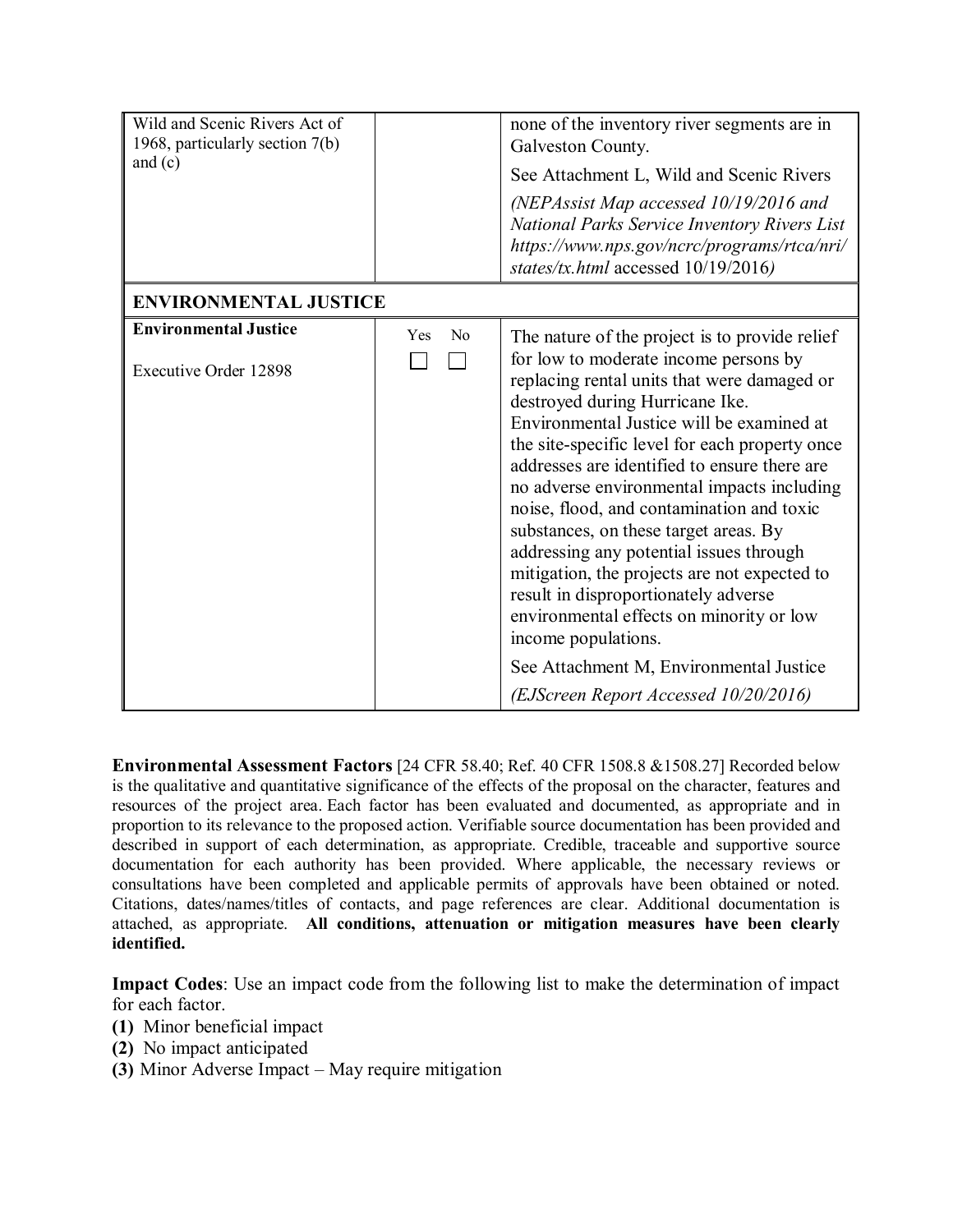**(4)** Significant or potentially significant impact requiring avoidance or modification which may require an Environmental Impact Statement

| Environmental                                                                                | Impact                  |                                                                                                                                                                                                                                                                                                                                                                                                                                                                                                                                                                                                                                                                                                                                                                                                                                                                                                                                                                                                                                                                                                  |  |  |  |
|----------------------------------------------------------------------------------------------|-------------------------|--------------------------------------------------------------------------------------------------------------------------------------------------------------------------------------------------------------------------------------------------------------------------------------------------------------------------------------------------------------------------------------------------------------------------------------------------------------------------------------------------------------------------------------------------------------------------------------------------------------------------------------------------------------------------------------------------------------------------------------------------------------------------------------------------------------------------------------------------------------------------------------------------------------------------------------------------------------------------------------------------------------------------------------------------------------------------------------------------|--|--|--|
| <b>Assessment Factor</b>                                                                     | Code                    | <b>Impact Evaluation</b>                                                                                                                                                                                                                                                                                                                                                                                                                                                                                                                                                                                                                                                                                                                                                                                                                                                                                                                                                                                                                                                                         |  |  |  |
|                                                                                              | <b>LAND DEVELOPMENT</b> |                                                                                                                                                                                                                                                                                                                                                                                                                                                                                                                                                                                                                                                                                                                                                                                                                                                                                                                                                                                                                                                                                                  |  |  |  |
| Conformance with<br>Plans / Compatible<br>Land Use and Zoning<br>/ Scale and Urban<br>Design | $\overline{2}$          | Project sites are required to be located in City of Galveston<br>zoning districts which are appropriate for the proposed<br>development without the need for zoning changes. Existing<br>land uses in the development area is primarily low- to mid-<br>density residential and commercial, consistent with the<br>proposed construction of 1-4 unit residential structures.<br>Projects must be designed in accordance with city codes<br>and the GLO 2.2 Design Standards which address<br>appropriate scale and design factors.                                                                                                                                                                                                                                                                                                                                                                                                                                                                                                                                                               |  |  |  |
| Soil Suitability/<br>Slope/Erosion/<br>Drainage/ Storm<br><b>Water Runoff</b>                | 3                       | The development area is located on eastern Galveston<br>Island, which has rapidly draining sandy soils in areas of<br>slight to moderate slope. The development area is in an<br>existing urbanized zone with extant storm water collection<br>infrastructure. Although the project building sites in the<br>development area are nearly flat, the contractor shall<br>implement erosion control measures during construction.                                                                                                                                                                                                                                                                                                                                                                                                                                                                                                                                                                                                                                                                   |  |  |  |
| Hazards and<br>Nuisances<br>including Site Safety<br>and Noise                               | $\overline{3}$          | Construction activities such as demolition, rehabilitation,<br>and new construction have known hazards. Typical<br>nuisances from such activities could include sidewalk<br>closures and dust and noise, which would be addressed<br>under existing regulations governing construction activity<br>and best management practices. Rehabilitation activities<br>could expose workers to potentially hazardous substances,<br>including asbestos, lead-based paint, or other toxic<br>materials. Construction activities will be performed during<br>the weekday during normal business hours and shall take<br>place at the housing sites. The contractor shall ensure that<br>mandatory construction safety precautions are taken during<br>construction. A Phase I environmental study will be<br>conducted for each site and appropriate mitigation actions<br>will be included in the site specific environmental reviews.<br>During the site-specific assessment, a noise assessment<br>will be conducted to determine if mitigation is needed to<br>bring the noise to an acceptable level. |  |  |  |
| <b>Energy Consumption</b>                                                                    | 1                       | Energy consumption during construction may increase<br>temporarily but no long term impact is expected. Project<br>housing units shall be constructed of energy efficient<br>building materials and include efficient fixtures and                                                                                                                                                                                                                                                                                                                                                                                                                                                                                                                                                                                                                                                                                                                                                                                                                                                               |  |  |  |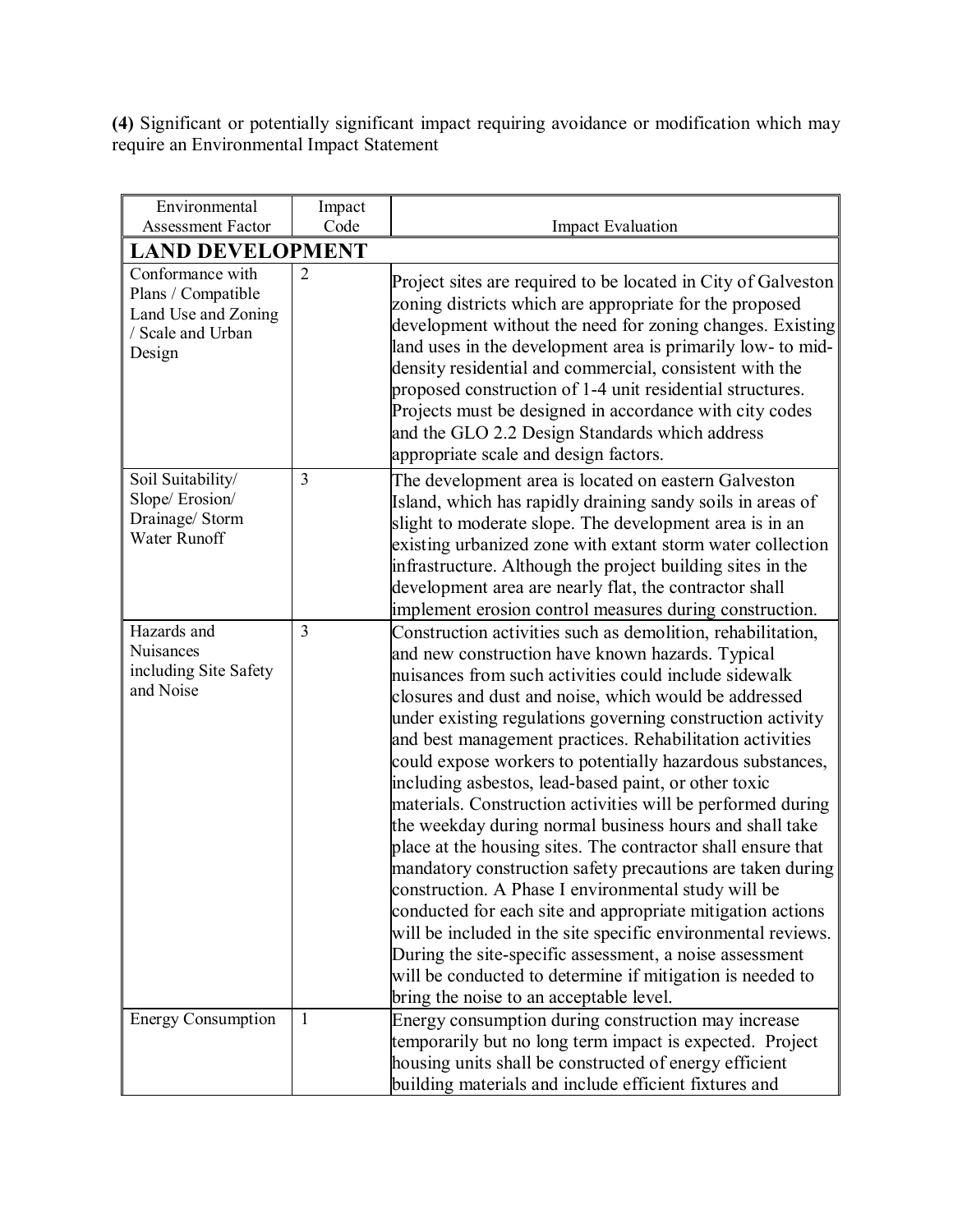| appliances, which will positively impact energy<br>consumption. |
|-----------------------------------------------------------------|
|-----------------------------------------------------------------|

| Environmental            | Impact |                                                              |
|--------------------------|--------|--------------------------------------------------------------|
| <b>Assessment Factor</b> | Code   | <b>Impact Evaluation</b>                                     |
| <b>SOCIOECONOMIC</b>     |        |                                                              |
| Employment and           |        | Construction of housing units will create temporary          |
| <b>Income Patterns</b>   |        | construction jobs. The project will provide affordable       |
|                          |        | housing units for low income residents in high opportunity   |
|                          |        | zones, facilitating economic integration and deconcentrating |
|                          |        | poverty within the city. Development area 2 is proximate to  |
|                          |        | major employers including Galveston College, Kroger, Wal-    |
|                          |        | Mart, Randall's, Schlitterbahn, Moody Gardens, and           |
|                          |        | numerous restaurants and hotels.                             |
| Demographic              |        | Provision of replacement affordable housing units, including |
| Character Changes,       |        | fully accessible units, could provide opportunities for      |
| Displacement             |        | protected classes to reside in high opportunity zones. The   |
|                          |        | projects are replacing housing units demolished following    |
|                          |        | Hurricane Ike and are intended to partially address          |
|                          |        | displacement caused by these earlier actions. No residents   |
|                          |        | will be displaced by this project.                           |

| Environmental                                        | Impact              |                                                                                                                                                                                                                                                                                                                                                                                                                                                                                                                                                                                                                                                                            |
|------------------------------------------------------|---------------------|----------------------------------------------------------------------------------------------------------------------------------------------------------------------------------------------------------------------------------------------------------------------------------------------------------------------------------------------------------------------------------------------------------------------------------------------------------------------------------------------------------------------------------------------------------------------------------------------------------------------------------------------------------------------------|
| <b>Assessment Factor</b>                             | Code                | <b>Impact Evaluation</b>                                                                                                                                                                                                                                                                                                                                                                                                                                                                                                                                                                                                                                                   |
|                                                      |                     | <b>COMMUNITY FACILITIES AND SERVICES</b>                                                                                                                                                                                                                                                                                                                                                                                                                                                                                                                                                                                                                                   |
| <b>Educational</b> and<br><b>Cultural Facilities</b> | $\overline{2}$      | The construction of replacement housing units will restore<br>housing units that existed before Hurricane Ike, so no new<br>construction of local educational or cultural facilities is<br>anticipated to be necessary. Galveston ISD does not<br>designate attendance zones for its schools but instead<br>operates under a "school of choice" program where a<br>student may attend any grade-appropriate school in the<br>district. The ISD provides free bussing to the chosen school;<br>therefore, the impact of increased enrollment at any single<br>campus is expected to be negligible. The elementary<br>schools in or adjacent to development area 2 are Oppe, |
| Commercial<br>Facilities<br>Health Care and          | 1<br>$\overline{2}$ | Parker, and Burnet.<br>The development area is an urbanized area of the city<br>proximate to commercial facilities including general retail,<br>financial and personal services, restaurants, and pharmacies.<br>Local purchases of building materials and lodging and food<br>for construction workers will have a temporary positive<br>effect on commercial operations.<br>The construction of replacement housing units will partially                                                                                                                                                                                                                                 |
| Social Services                                      |                     | restore pre-hurricane demand for health care and social<br>services in the city. Existing health care and social services,                                                                                                                                                                                                                                                                                                                                                                                                                                                                                                                                                 |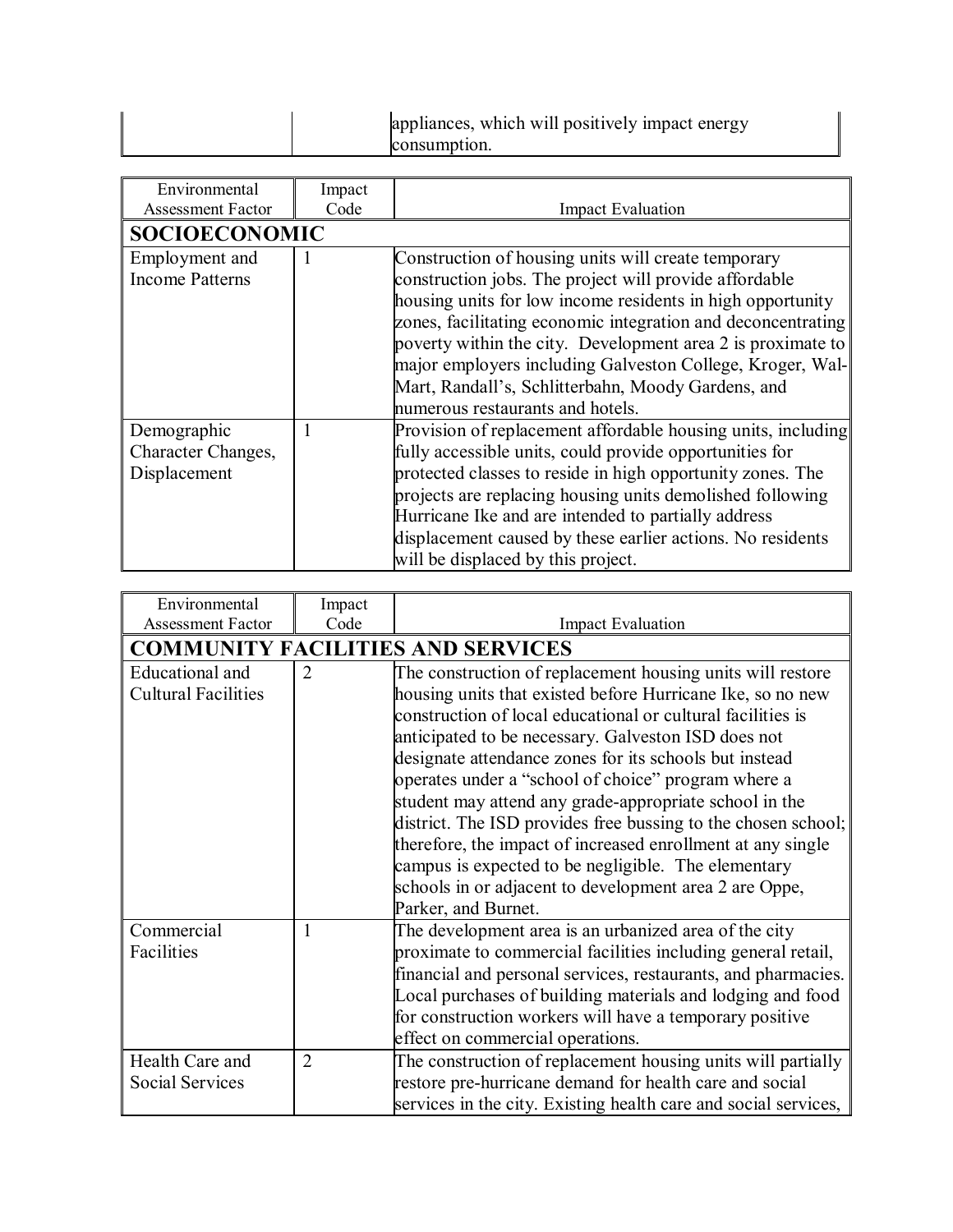|                                                                 |                | including UTMB, Island Community Center (community<br>health services, WIC), Family Service Center of Galveston<br>County (family, victim and at-risk youth counseling), and St<br>Vincent's House (health clinic, health screening) are<br>accessible to residents of the development area via public<br>transportation. Galveston Island also has many churches<br>and other social service facilities within it's limits, so<br>availability of social service facilities is also not expected to<br>be an issue. |
|-----------------------------------------------------------------|----------------|----------------------------------------------------------------------------------------------------------------------------------------------------------------------------------------------------------------------------------------------------------------------------------------------------------------------------------------------------------------------------------------------------------------------------------------------------------------------------------------------------------------------|
| Solid Waste<br>Disposal / Recycling                             | $\overline{2}$ | Solid waste is collected city-wide with current service to<br>the development area, and recycling is voluntary at a single<br>collection site. The number of proposed replacement<br>housing units represents less than 1% of the total service<br>area; therefore, a negligible effect is expected related to<br>system capacity and reliability.                                                                                                                                                                   |
| Waste Water /<br><b>Sanitary Sewers</b>                         | $\overline{2}$ | Water is distributed and sewer is collected city-wide with<br>current service to the development area. The number of<br>expected replacement housing units represents less than 1%<br>of the total utility service area; therefore, a negligible effect<br>is expected related to system capacity and reliability.                                                                                                                                                                                                   |
| Water Supply                                                    | $\overline{2}$ | The number of proposed replacement housing units<br>represents less than 1% of the total utility service area;<br>therefore, a negligible effect is expected related to supply<br>capacity and reliability.                                                                                                                                                                                                                                                                                                          |
| Public Safety -<br>Police, Fire and<br><b>Emergency Medical</b> | $\mathbf{1}$   | The construction of replacement housing units that meet<br>current safety and building codes through rehabilitation or<br>replacement of older structures and clearance and<br>development of vacant lots will have a positive effect on<br>public health and safety. The number of proposed<br>replacement housing units represents less than 1% of the<br>City's public safety departments' service areas; therefore, a<br>negligible effect is expected related to service capacity and<br>reliability.           |
| Parks, Open Space<br>and Recreation                             | $\overline{2}$ | The construction of replacement housing units will restore<br>housing units that existed before Hurricane Ike, so no<br>additional demand on local parks, open space or recreational<br>facilities is anticipated. The projects will not add or remove<br>any park, public open space, or recreational areas or<br>facilities.                                                                                                                                                                                       |
| Transportation and<br>Accessibility                             | $\overline{2}$ | The development area is served by a complete in-place<br>street network with multiple routes to all parts of the city.<br>Sidewalks in the area are largely intact and will be further<br>considered for accessibility in the site-specific<br>assessments. Fixed route bus transit service is currently<br>available with stops at numerous locations in the<br>development area. Dial-a-ride service is also available for                                                                                         |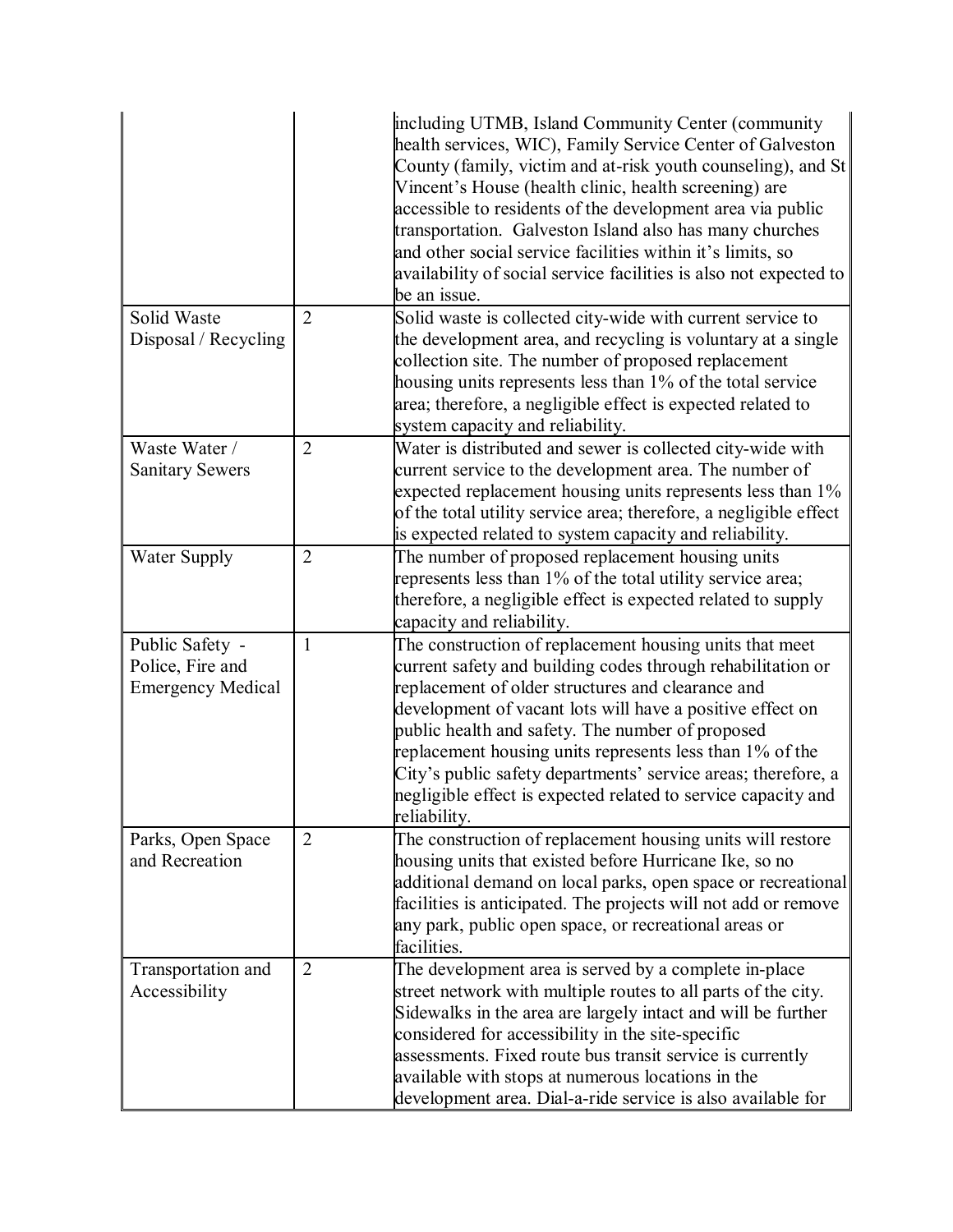| individuals with mobility impairments. Development area    |
|------------------------------------------------------------|
| 2 is served by Island Transit bus routes 5, 6, and 7 which |
| connects the area with nearby grocery stores; UTMB         |
| pediatric urgent care and family medical clinics; Island   |
| Health Center; Galveston College; Island Community         |
| Center; parks (Kempner Park, Seawall Urban Park); and      |
| major city and county offices. Stewart Beach, UTMB and     |
| Texas A&M are accessible via transfer.                     |

| Environmental            | Impact                      |                                                              |  |  |
|--------------------------|-----------------------------|--------------------------------------------------------------|--|--|
| <b>Assessment Factor</b> | Code                        | <b>Impact Evaluation</b>                                     |  |  |
| <b>NATURAL FEATURES</b>  |                             |                                                              |  |  |
| Unique Natural           | $\overline{2}$              | This project will contain only sites located within the City |  |  |
| Features,                |                             | of Galveston in areas that are already developed and         |  |  |
| <b>Water Resources</b>   |                             | considered urban land. Impact on Natural Features or         |  |  |
|                          |                             | Agricultural Land is not expected.                           |  |  |
| Vegetation, Wildlife     | $\mathcal{D}_{\mathcal{L}}$ | This project will contain only sites located within the City |  |  |
|                          |                             | of Galveston in areas that are already developed and         |  |  |
|                          |                             | considered urban land. Impact on unique vegetation or        |  |  |
|                          |                             | wildlife is not expected. Re-vegetation of sites will be     |  |  |
|                          |                             | accomplished using native plant species.                     |  |  |
| <b>Other Factors</b>     |                             | None                                                         |  |  |
|                          |                             |                                                              |  |  |

#### **Additional Studies Performed**:

A Phase I environmental site assessment (ESA) was performed for the entire development area by Berg-Oliver in December 2016 and is included in Appendix 1. A Community Development & Housing Planning Study was completed July 2014

**Field Inspection** (Date and completed by)**:**

Development Area Profile completed September 6-8, 2016 by Tim Jenkins

Site visits will be conducted for each property once identified.

**List of Sources, Agencies and Persons Consulted** [40 CFR 1508.9(b)]**:**

Environmental Protection Agency's (EPA) NEPAssist Mapping Tool United States Fish and Wildlife Service (USFWS) Coastal Barrier Resources System Mapper Federal Emergency Management Agency (FEMA) Map Service Center FEMA Region 6 Galveston Rental Housing Replacement Program (GRHRP) Mapping Application U.S. Department of Housing and Urban Development (HUD) Worksheets Natural Resources Conservation Service (NRCS) Web Soil Survey TCEQ Current Attainment Status website Texas Commission on Environmental Quality (TCEQ) Nonattainment Area Map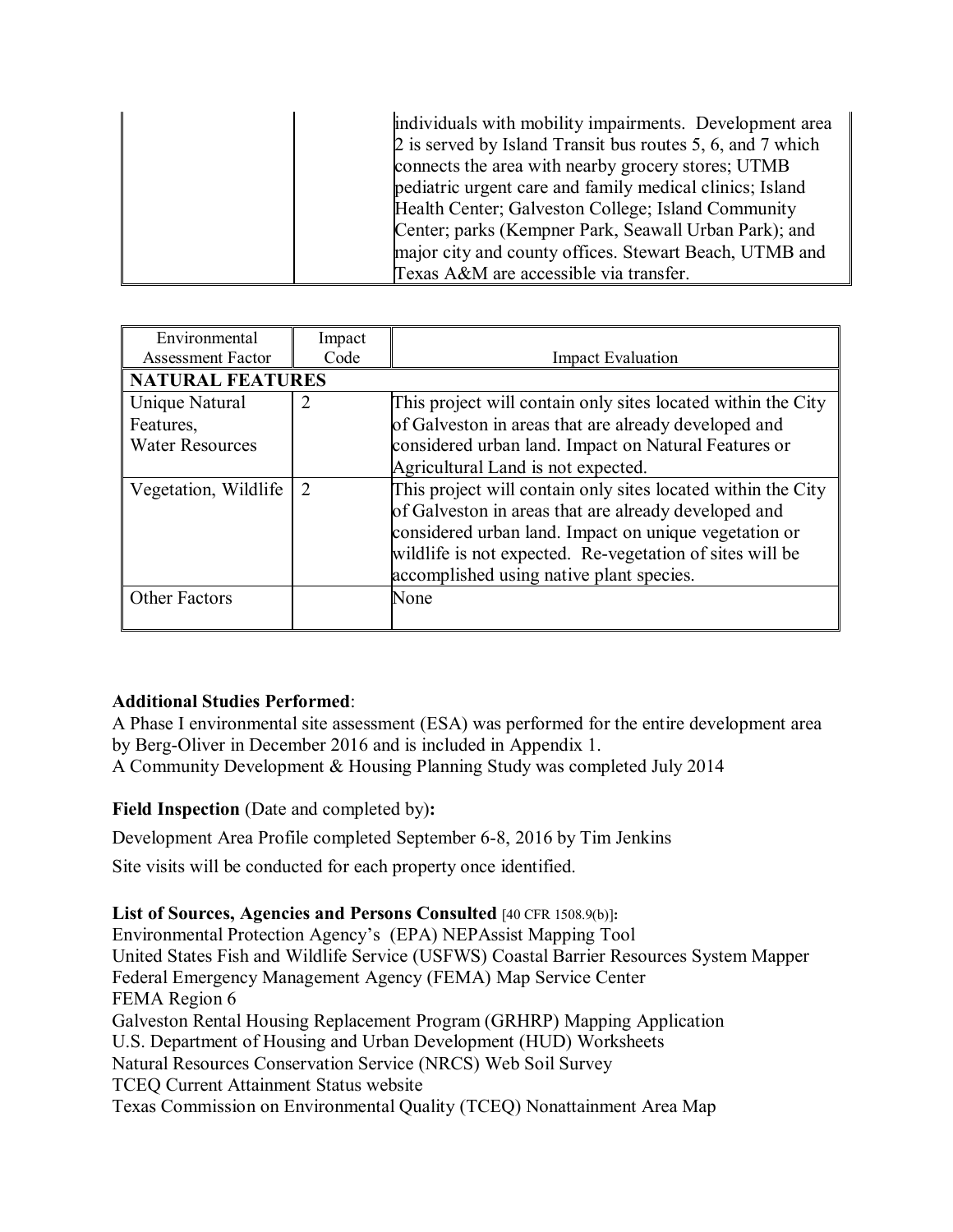Texas General Land Office "The Coastal Zone" Map USFWS iPaC Report TPWD Species List Tribal Directory Assessment Information- TDAT EPA Region 6 Sole Source Aquifers Map USFWS National Wetlands Inventory Mapper National Parks Service Inventory Rivers List

### **List of Permits Obtained:**

None

#### **Public Outreach** [24 CFR 50.23 & 58.43]**:**

Early Floodplain Notice was published in the Galveston County Daily News on 11/3/2016 and one comment was received during the comment period.

A Final Floodplain Notice/FONSI/NOI-RROF notice was published 11/25/2016 and 0 comments were received during the 30-day comment period.

### **Cumulative Impact Analysis** [24 CFR 58.32]**:**

Hurricane Ike damaged over 75% of the island's structures and since that time, many recovery measures have been implemented. The GLO evaluated the cumulative effects of the project with past, present and reasonably foreseeable future projects in Development Area 2.

The City of Galveston utilized CDBG-DR funds to complete Fire station no. 4 at 8700 Cessna Drive and included a new 14,356 square foot fire station that included exterior-brick masonry, mechanical-HVAC, fire suppression, plumbing, electrical-light, communication, security and building interior, ADA compliant techniques, and associated appurtenances. The City of Galveston also purchased a fire pumper truck with equipment to replace the fire equipment lost during Hurricane Ike. These improvements ensure fire protection services are available to the area.

The City of Galveston is also using CDBG-DR funds to reconstruct the existing roadways on 69<sup>th</sup> Street, Saladia Street, 65<sup>th</sup> Street, and Avenue S to their original width, including furnishing and installing sub-grade, concrete surface, curb, sidewalks, driveways, wheelchair ramps, lighting, fire hydrants, modify existing signals, remove and replace the existing water, sewer, and storm infrastructure, provide other associated appurtenances, and perform site work associated with construction. These road improvements will restore and ensure the function of the road for primary access and emergency vehicle use. This project is not yet complete and in the pre-bid stage at this time.

Through the city's Capital Improvement Funding, the following projects have been completed: street improvement and storm sewer inlets have been replaced on T  $\frac{1}{2}$  Street and 73<sup>rd</sup> Street and signals have been replaced at 61<sup>st</sup> Street. Ongoing development and revitalization in the project vicinity will continue in the foreseeable future making this area a desirable place to live, work, and play.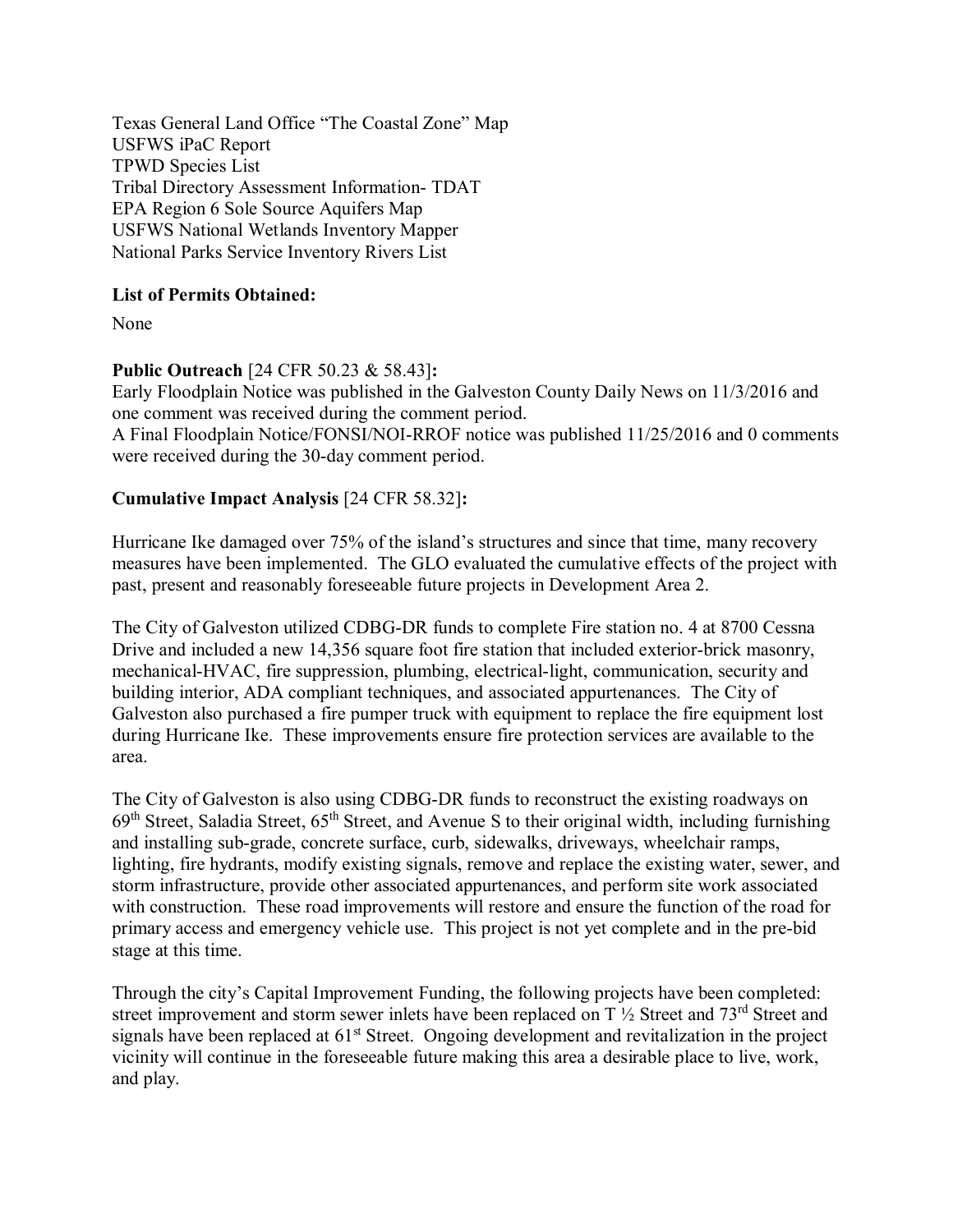Several multifamily projects in Galveston include a 256-unit reconstruction of a vacant dilapidated apartment complex at 7302 Heards Lane and a 192-unit reconstruction of a vacant dilapidated apartment complex at 7200 Heards Lane. Both projects are 100% complete.

#### **Alternatives** [24 CFR 58.40(e); 40 CFR 1508.9]

**Alternative 1: Build rental housing off Galveston island**. This alternative was ultimately rejected because it does not serve the project's purpose of replacing rental housing on the island near jobs. While building rental units on the mainland would eliminate the risk associated with building in a floodplain, it also forces people to drive much farther every day to get to work. Galveston island has many tourist attractions that are staffed by low-moderate income workers and these people want to live close to their jobs.

#### **Alternative 2: Constructing the project in a different location on the island.**

Affordable, available land meeting the land use requirements for the project, and in a higher opportunity area, with the City of Galveston are scarce. Since the broad environmental review has not revealed conditions that cannot be overcome through mitigation, this alternative is not favored.

#### **Alternative 3: Constructing in the proposed location**

Constructing within the development area that has been proposed is the preferred alternative. Based on the broad environmental review, the environmental conditions especially in regard to floodplain, can be overcome with proper mitigation and design planning. The subject area is located in a good location in reference to local businesses, educational institutions, social and medical facilities, public transportation, and is in compliance with the comprehensive and future land use plans of the City of Galveston.

#### **No Action Alternative** [24 CFR 58.40(e)]:

The no action alternative is not feasible because it would not help alleviate the need for affordable low- to moderate- income rental housing within the City of Galveston. The project is meant to provide new rental stock to replace units that were lost due to Hurricane Ike.

#### **Summary of Findings and Conclusions:**

The purpose of this project is to develop safe and convenient rental housing to replace rental units that were destroyed by Hurricane Ike in 2008. The units will provide attractive, safe, affordable, low- to moderate- income rental housing in the Galveston community with access to local community amenities such as retail stores, restaurants, recreational space, jobs, schools, public transportation, medical and social services.

The broad environmental assessment evaluated the potential impacts of the project on key environmental resources and outlines the regulations that should be followed during the construction of the project. Development Area 2 includes construction within urban residential and commercial neighborhoods, many on previously disturbed lots. The project would have no significant impacts to traffic, solid waste, energy consumption, recreational parklands, and will not displace existing retail or residential facilities. The project will have no or minimal impacts on land use, the coastal zone, geology and soils, water resources, cultural resources, or biological resources. Elevated noise levels would be experienced temporarily during the construction phase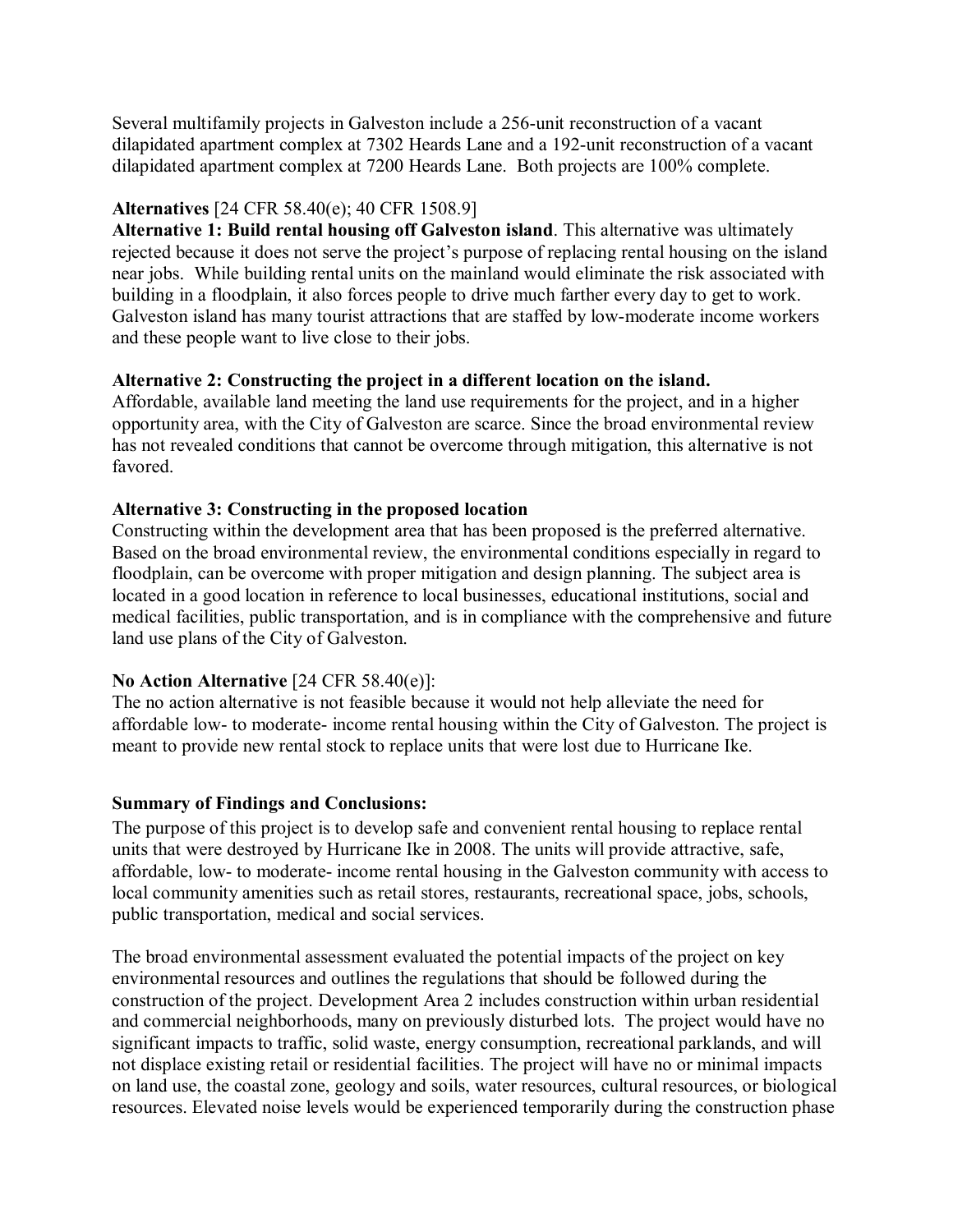of the projects, but would cease upon the completion of construction. There will be no impact to the demographic character of the community. The surrounding area, and historic significance will be considered in the design of the new structures. The project would include reconstruction, new construction and rehabilitation which may contribute to a revitalization of the community, increase property values, and encourage additional residential and retail enhancements and growth.

Project sites will be located in the 100-year floodplain. Industry specific mitigation measures will be applied to return the area to its original condition and precautions will be taken to maintain minimal disturbance within the construction area. Construction will be advised to keep within compliance of State and local floodplain protection procedures. Floodplain concerns will be mitigated by raising the living environments 2 feet above the base flood elevation.

## **Mitigation Measures and Conditions [40 CFR 1505.2(c)]**

Summarize below all mitigation measures adopted by the Responsible Entity to reduce, avoid, or eliminate adverse environmental impacts and to avoid non-compliance or non-conformance with the above-listed authorities and factors. These measures/conditions must be incorporated into project contracts, development agreements, and other relevant documents. The staff responsible for implementing and monitoring mitigation measures should be clearly identified in the mitigation plan.

| Law, Authority, or Factor                                                | <b>Mitigation Measure</b>                                                                                                                                                                                                                                                                                                                                                                                                                                                                                                 |
|--------------------------------------------------------------------------|---------------------------------------------------------------------------------------------------------------------------------------------------------------------------------------------------------------------------------------------------------------------------------------------------------------------------------------------------------------------------------------------------------------------------------------------------------------------------------------------------------------------------|
| Floodplain Management<br>[24 CFR 55, Executive Order<br>11988]           | If a reconstruction or new construction site is located<br>within the 100-year floodplain, mitigation will occur to<br>minimize the impacts of flooding. The home will be<br>elevated to at least two-feet above BFE, either by in-fill<br>or pier and beam. Upon construction completion, the<br>owner will be required to obtain and maintain flood<br>insurance.                                                                                                                                                       |
| Noise Control<br>$[24 \text{ CFR } 51 \text{B}]$                         | If the project site selected has a final DNL of above 65<br>decibels to 75 decibels, which is Normally Acceptable<br>by HUD regulations, noise mitigation will be required.<br>The noise mitigation will include, but not be limited to,<br>STC rated material to comply with HUD's noise<br>standards, which require interior noise levels do not<br>exceed 45dB. The contractor shall furnish certified<br>documentation of the sound attenuation rating for the<br>property to be documented in the site-specific ERR. |
| Toxic Chemicals and Radioactive<br>Materials $[24 \text{ CFR } 58.5(i)]$ | If any issues with contamination are found on any<br>specific site, revealed either through the site visit, during<br>demolition, as a result of a Phase I or Phase II ESA, or<br>an EnviroMapper search, the appropriate measures will<br>be required to ensure contamination is remediated and                                                                                                                                                                                                                          |